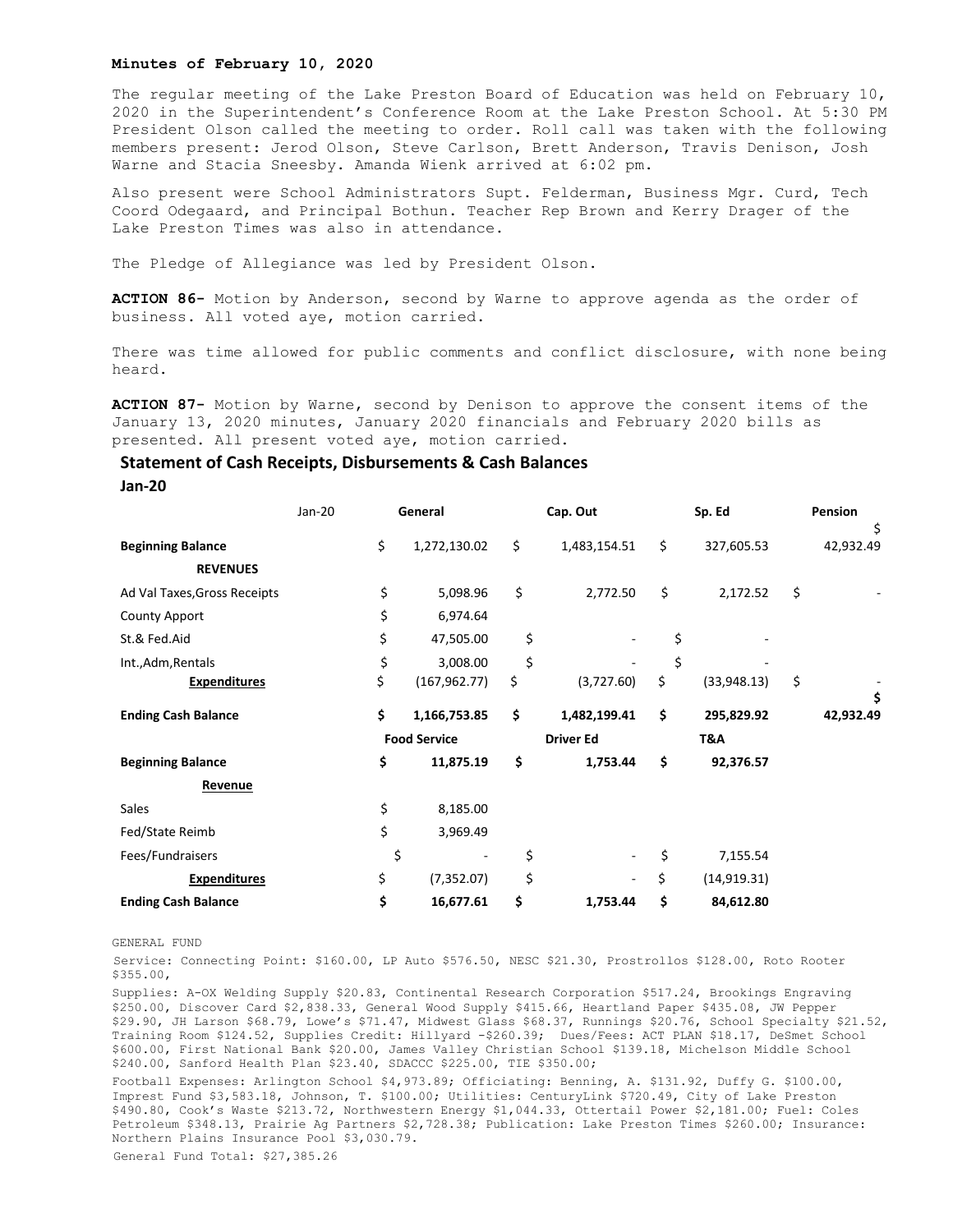CAPITAL OUTLAY FUND Improvements: Aron's Electric \$983.07; Library Books: Discover \$172.94, Scholastic Reading Club \$125.92; Equipment: Infinite Campus \$185.00, Kibble Equipment \$2,458.33, Marco \$348.40, Swiftel \$191.70, Teacher Innovations \$351.00; Uniforms: Varsity Spirit Fashions \$612.30 Capital Outlay Fund Total: \$5,428.66

SPECIAL EDUCATION FUND

Tuition: Children's Home Society of Sioux Falls \$8,366.96, Sioux Falls School District \$1,054.35; Services: NESC \$3,388.77 Special Education Fund Total: \$12,810.08

FOOD SERVICE FUND

Services/Supplies: Appeara \$89.03, Culligan \$48.00, Hillyard/Sioux Falls \$386.65, Imprest \$20.00, Purchased Food: Cash-WA \$1,290.23, Child & Adult Nutrition \$39.50, Dean Food \$637.12, Earthgrains \$312.42,

US Foods, \$1,477.81

Food Service Fund Total: \$4,300.76 Grand Total: \$49,924.76

**January Payroll:** General \$108,452.29 Benefits \$35,044.90; Special Education: \$11,973.34 Benefits: \$4,346.67; Food Service: \$4,176.52, Benefits \$1,492.45; Total January Payroll: \$165,486.17.

Felderman presented each board members with a certificate of appreciation for school board recognition week and thanked them for their service to the Lake Preston School District.

Business Manager Curd reviewed the opt-out presentation with some adjustments from the last meeting. More clarifications were suggested, and she would make those changes and have it ready for the public meeting on February  $20^{th}$ .

President Olson went over the evaluation process. The consensus was to include an all staff survey. Board would continue to work on including this and filling in any other gaps.

Felderman updated the board with the transportation spreadsheet which included mileage for one full year. He also included hours operated for the tractor.

Curd presented a board policy adjustment that would need to be made in light of the recent food service review. The elementary is changing their meal plan to offer versus serve, and the board policy will need to be changed to reflect that. Felderman also noted that he would like to see the board look into using ASBSD to re-write our board policy manual. He has found a number of areas that could use improvement and would like to use them for their expertise in that area.

Curd then spoke on a potential grant that would be written in conjunction with several area schools to assist with procurement and food service administration. If this goes through, there would be a three-year commitment.

**ACTION 88 –** Motion by Anderson, second by Warne to accept the retirement of Cathy Nelson and resignation of Ashley Keller effective at the end of the school year. All voted aye, motion carried.

**ACTION 89 –** Motion by Warne, second by Denison to open the positions of Counselor and Elementary Teacher. All voted aye, motion carried.

**ACTION 90 –** Motion by Anderson, second by Sneesby to accept the open enrollment of student as presented. All voted aye, motion carried.

**ACTION 91 –** Motion by Warne, second by Carlson to approve the adjustment to the board policy manual by changing elementary meal service from serve to offer versus serve. All voted aye, motion carried.

President Olson reported on the NESC meeting. He said they are having an attorney out of Rapid City rewrite their FMLA policy. The bathroom renovation is quoted to cost \$4,000 and the city of Hayti is splitting it with NESC. Odegaard presented her quarterly technology report. She listed her ERate bid for the replacement for